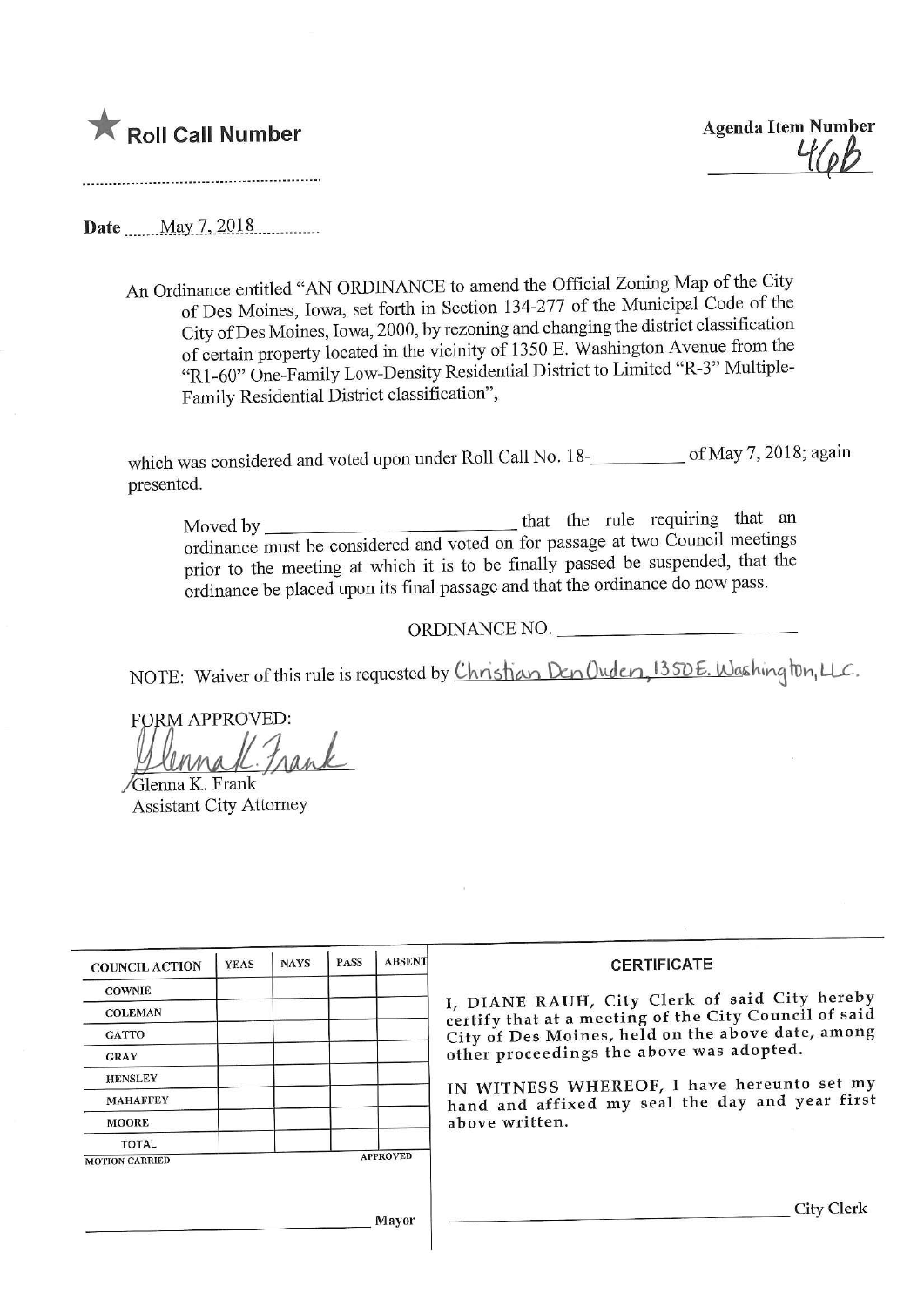| Prepared by:       | Glenna K. Frank, Assistant City Attorney, 400 Robert D. Ray Drive, Des Moines, IA 50309                                                                                       |  |  |  |  |  |
|--------------------|-------------------------------------------------------------------------------------------------------------------------------------------------------------------------------|--|--|--|--|--|
|                    | Phone: 515/283-4530                                                                                                                                                           |  |  |  |  |  |
| Return Address:    | City Clerk - City Hall, 400 Robert Ray Dr., Des Moines, IA 50309                                                                                                              |  |  |  |  |  |
| Taxpayer:          | No change                                                                                                                                                                     |  |  |  |  |  |
| Title of Document: | Acceptance of Rezoning Ordinance                                                                                                                                              |  |  |  |  |  |
| Grantor's Name:    | 1350 E. Washington, LLC (Owner)                                                                                                                                               |  |  |  |  |  |
| Grantee's Name:    | City of Des Moines, Iowa                                                                                                                                                      |  |  |  |  |  |
| Legal Description: | Lot 232 (except the East 7 feet and the South 13 feet) in UNION ADDITION, an Official Plat<br>now included in and forming a part of the City of Des Moines, Polk County, Iowa |  |  |  |  |  |

## ACCEPTANCE OF REZONING ORDINANCE

The undersigned hereby state, warrant and agree as follows:

That 1350 E. Washington, LLC is the sole titleholder of the Property locally known as 1350 E. Washington Avenue and legally described above.

2. That in the event the City of Des Moines, Iowa, acts to rezone the Property from<br>the "R1-60" One-Family Low-Density Residential District to Limited "R-3" Multiple-Family Residential District, we agree and accept on behalf of the owners to the imposition of the Residential District, we agree and accept on behalf of the owners heims and assigns as following conditions to run with the land and be binding upon all successors, hen's and assigns as part of the ordinance so rezoning the Property:

- (1) The total number of residential units developed on the Property shall not exceed 8
- (2) Any conversion of the existing building for multiple-family use is subject to review 2) Any conversion of the existing building for multiple-family use is subject to review the review of the review and approval of a Site Plan by the Plan and  $\Delta$ oning  $\sim$  commission under design under design under design under design under design under des in  $\sim$ guidelines for multiple-family dwellings;<br>(3) Any conversion of the building to residential use shall comply with all applicable
- $(3)$  Any conversion of the building to residential use  $\frac{1}{2}$  and  $\frac{1}{2}$  and  $\frac{1}{2}$  applicable  $\frac{1}{2}$  applicable  $\frac{1}{2}$  applicable  $\frac{1}{2}$  applicable  $\frac{1}{2}$  applicable  $\frac{1}{2}$  applicable  $\frac{1}{2}$  a  $B$ uilding Codes, with all necessary permits, and with Certificate of  $\sim$ by the Permit and Development Center,

3. A certified copy of the rezoning ordinance shall be attached hereto, and a certified copy of this document and the rezoning ordinance shall be recorded by the City in the land copy of this document and the rezoning ordinance shall be recorded to relatified shows records of the County Recorder to memoriallze the rezoning of the Property as identified above.